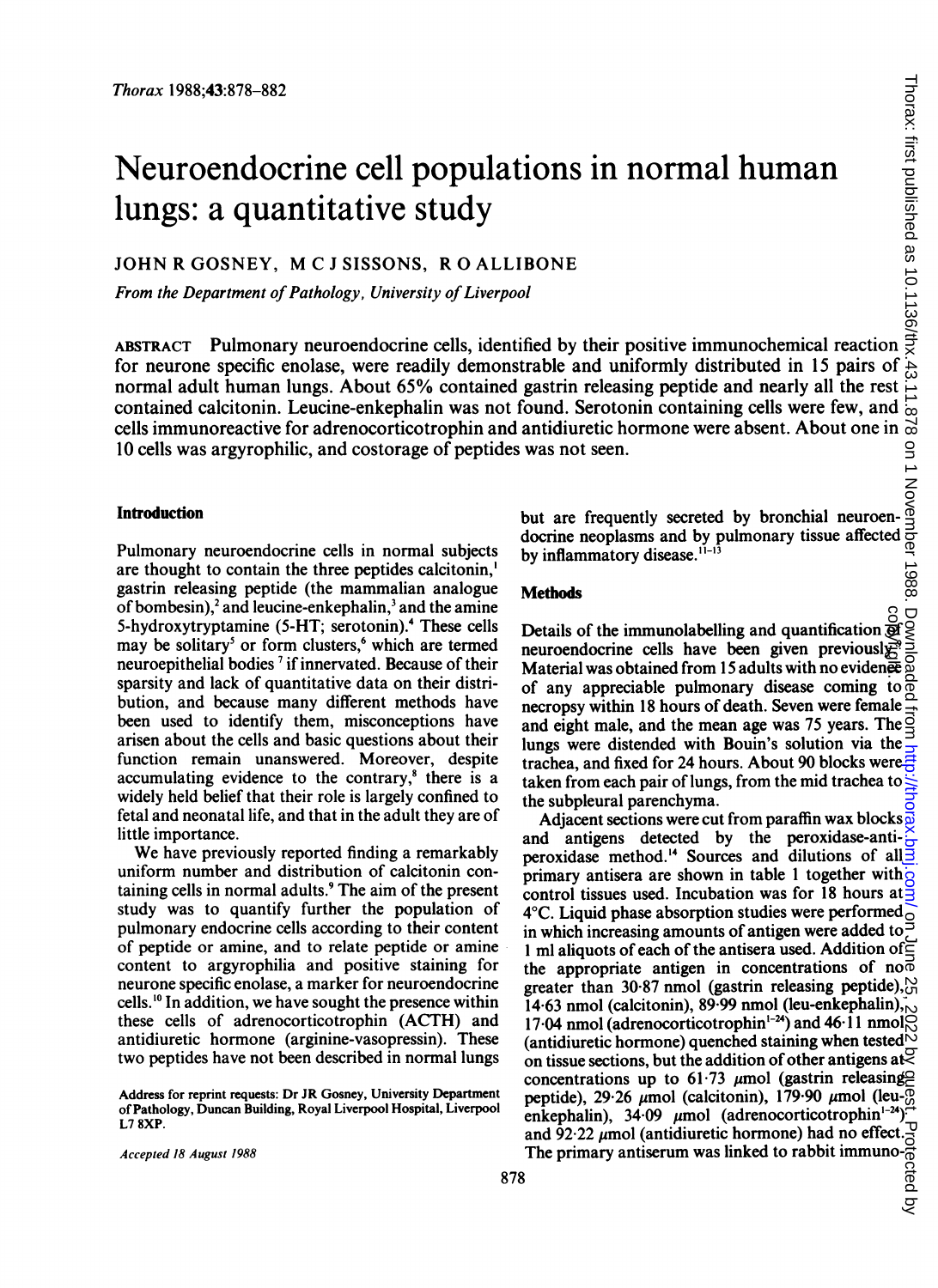Neuroendocrine cell populations in normal human lungs: a quantitative study

globulin peroxidase-antiperoxidase complex diluted 1:100 by swine anti-rabbit serum diluted 1:50. The chromogen used was 3-amino 9-ethylcarbazole. All solutions were diluted in phosphate buffered saline at a pH of 72. Pretreatment of sections with 1% w/v hydrogen peroxide in methanol for 30 minutes and non-immune swine serum for 20 minutes diminished false positive staining by endogenous peroxidase and non-specific binding of immunoglobulin. The procedures were controlled by omitting each step of the procedure in turn. Adjacent sections were stained with haematoxylin and eosin and by the method of Grimelius<sup>15</sup> for argyrophilia.

Sections were examined with a microscope fitted with a linear eyepiece graticule. At a magnification of  $\times$  400 the total number of airway epithelial cells contained between the extremities of the linear graticule was counted, wherever possible at three sites for each airway cross section. After calibration with a stage micrometer the total number of epithelial cells per unit length of epithelium was calculated. The number and position of endocrine cells immunoreactive for each antigen in airways and parenchyma were noted.

By means of a Zeiss projecting microscope each section was projected on to a large sheet of paper and a tracing made of all airways, vessels, and parenchyma. Magnification was determined by projecting on to the paper the image of the stage micrometer. The length of the perimeter of each of the airways and the area occupied by alveoli were measured by planimetry, and the position of all immunoreactive cells was transferred to the tracing. From the data thus obtained the number of immunoreactive cells in cross sections of airways was expressed per <sup>10</sup> cm length of epithelium and per 10 000 epithelial cells, and the number per square centimetre of parenchyma was calculated. In addition, their prevalence according to location in bronchi, bronchioles, or alveolar ducts and alveoli was recorded. By comparing adjacent sections the number and distribution of endocrine cells was determined according to their content of peptide or amine, and to whether or not they contained neurone specific enolase or were argyrophilic. The relationship of cells of different immunoreactivity to each other could be studied.

Table 1 Sources and dilutions of antisera, and tissue controls

| Antiserum to                                    | Source                                     | <b>Dilution</b> | Tissue controls                            |
|-------------------------------------------------|--------------------------------------------|-----------------|--------------------------------------------|
| Neurone specific enolase                        | DAKO Ltd. Bucks                            | 1:2000          | Human pancreas                             |
| Gastrin releasing peptide                       | Cambridge Research Biochemicals, Cambridge | 1:4000          | Human fetal lung                           |
| Calcitonin                                      | <b>DAKO Ltd</b>                            | 1:2000          | Medullary carcinoma of human thyroid gland |
| Leucine-enkephalin                              | Cambridge Research Biochemicals            | 1:500           | Rat adrenal medulla                        |
| Serotonin                                       | <b>ICN Biomedicals Ltd. Bucks</b>          | 1:500           | Rat small intestine                        |
| Adrenocorticotrophin <sup>1</sup> <sup>24</sup> | <b>ICN Biomedicals Ltd</b>                 | 1:4000          | Rat and human pituitary                    |
| Antidiuretic hormone                            | <b>ICN Biomedicals Ltd</b>                 | 1:2000          | Rat basal hypothalamus                     |

Table 2 Numbers of immunoreactive cells in the lungs of 15 normal human subjects

| <b>Subject</b><br>No. | <b>Neurone</b><br>specific enolase | Gastrin<br>releasing peptide | Calcitonin |
|-----------------------|------------------------------------|------------------------------|------------|
| $\mathbf{1}$          | $12.9(6.9)$ *                      | 7.9(5.1)                     | 4.5(2.6)   |
|                       | 4.7(2.5)                           | 2.6(1.7)                     | 1.8(1.1)   |
| $\mathbf{2}$          | 9.6(3.6)                           | 4.1(1.7)                     | 4.2(2.0)   |
|                       | 3.4(1.5)                           | 1.3(0.6)                     | 1.7(0.9)   |
| 3                     | 8.8(1.2)                           | 4.0(0.9)                     | 4.3(1.4)   |
|                       | 4.5(0.9)                           | 2.3(0.7)                     | 1.7(0.6)   |
| 4                     | 9.8(2.1)                           | 4.7(2.1)                     | 48(2.0)    |
|                       | 3.7(0.8)                           | 1.4(0.6)                     | 1.8(0.8)   |
| 5                     | 9.7(1.7)                           | 6.6(0.8)                     | 3.8(2.0)   |
|                       | 3.7(0.7)                           | 1.9(0.1)                     | 1.5(0.8)   |
| 6                     | 11.7(2.2)                          | 7.9(1.3)                     | 3.6(0.9)   |
|                       | 4.0(0.8)                           | 2.8(0.8)                     | 1.0(0.2)   |
| 7                     | 9.9(2.1)                           | 7.0(1.6)                     | 2.8(0.7)   |
|                       | 3.6(0.8)                           | 2.3(0.7)                     | 1.2(0.1)   |
| 8                     | 8.8(1.7)                           | 6.2(1.8)                     | 2.7(0.6)   |
|                       | 3.1(0.7)                           | 2.0(0.7)                     | 0.9(0.1)   |
| 9                     | 9.4(1.3)                           | 6.6(0.6)                     | 2.7(0.9)   |
|                       | 3.2(0.5)                           | 2.2(0.3)                     | 1.0(0.5)   |
| 10                    | 9.4(1.9)                           | 6.3(1.4)                     | 2.7(0.8)   |
|                       | 3.1(0.6)                           | 2.0(0.4)                     | 1.0(0.2)   |
| 11                    | 10.4(2.3)                          | 6.6(1.6)                     | 3.4(1.0)   |
|                       | 3.9(1.2)                           | 2.8(1.0)                     | 1.0(0.2)   |
| 12                    | 9.9(1.9)                           | 7.2(1.1)                     | 2.7(1.0)   |
|                       | 4.0(0.7)                           | 2.6(0.3)                     | 1.0(0.4)   |
| 13                    | 10.8(3.3)                          | 7.8(2.5)                     | 2.8(0.9)   |
|                       | 4.2(1.4)                           | 2.6(0.8)                     | 1.0(0.2)   |
| 14                    | 13.9(2.7)                          | 10.3(1.9)                    | 3.5(0.8)   |
|                       | 5.5(1.0)                           | 3.8(0.7)                     | 1.3(0.4)   |
| 15                    | 13.6(1.7)                          | 9.8(1.7)                     | 3.5(0.4)   |
|                       | 5.0(0.6)                           | 3.5(0.6)                     | 1.2(0.3)   |
| Overall               | 10.5(3.0)                          | 6.9(2.5)                     | 3.5(1.4)   |
|                       | 4.0(1.2)                           | 2.4(0.9)                     | 1.3(0.6)   |
|                       |                                    |                              |            |

\*The first figure of each pair is the number of immunoreactive cells per 10 cm of epithelial length; the second is the number per 10 000 epithelial cells. Each is the mean (SD) for the five lobes of each pair of lungs.

Variances in numbers of neuroendocrine cells between subjects, between groups of anatomically equivalent lobes, and between individual lobes in the same subject were analysed by means of the F test.

### **Results**

Overall, as identified by neurone specific enolase immunoreactivity, there were 10-5 neuroendocrine cells per 10 cm of epithelial length and 4 per 10 000 epithelial cells (table 2). In all subjects they extended from the trachea to alveolar ducts but none was seen in alveoli. Seventy two per cent were in bronchi, 24% in bronchioles (almost entirely in terminal rather than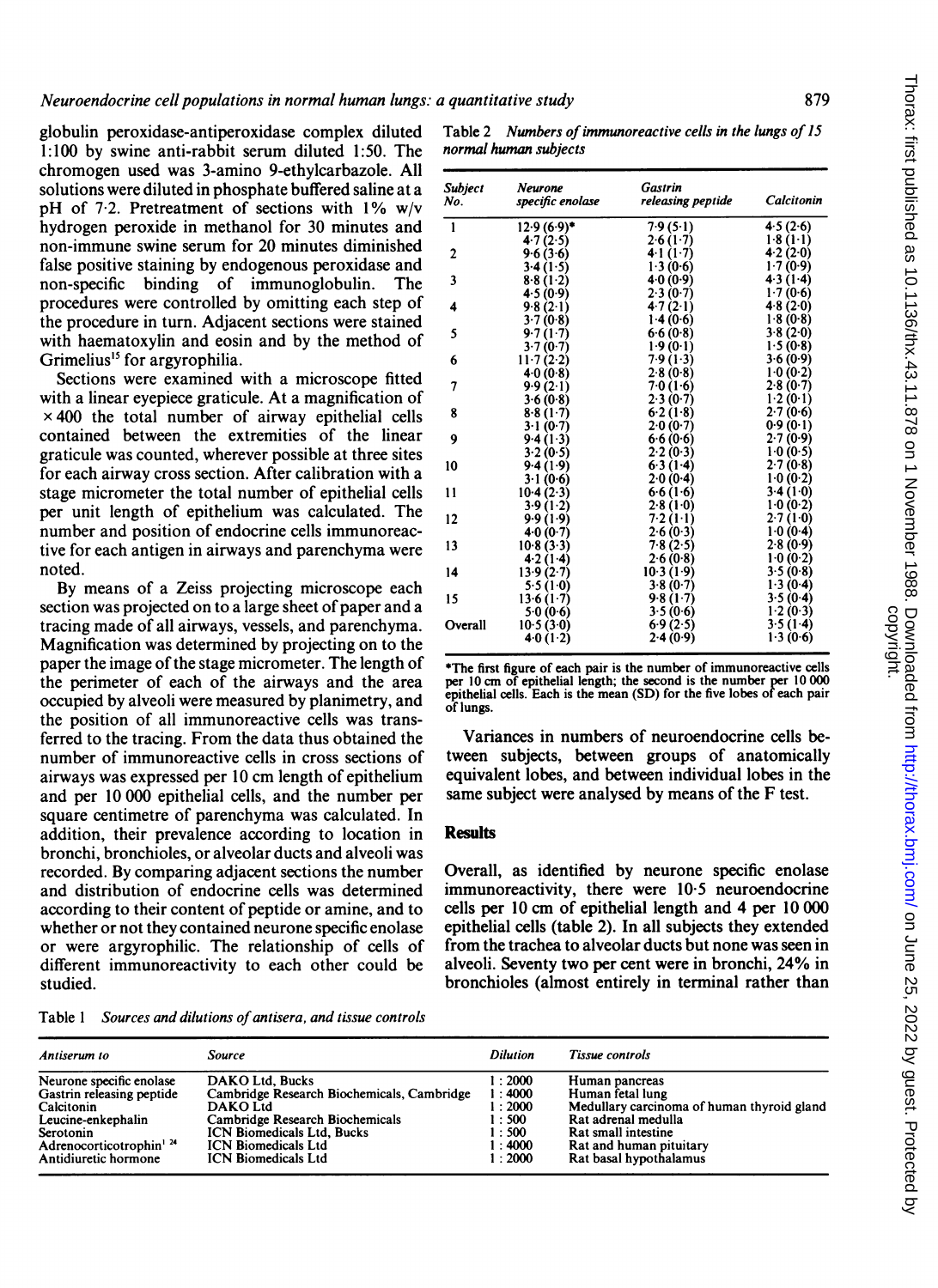

Fig <sup>1</sup> Four solitary endocrine cells in a terminal bronchiole showing their distribution within the airway. (Peroxidase-antiperoxidase anti-neurone specific enolase).

respiratory bronchioles), and only 4% in alveolar ducts. Nearly all were solitary: five clusters were found in five different subjects, four in terminal bronchioles, and one in an alveolar duct. The solitary cells were pyramidal or columnar in shape and basally located in the epithelium of the airway (figs <sup>1</sup> and 2). The clusters contained from four to eight cells each in the plane of section passing through them (fig 3).

Over half of the neuroendocrine cells contained gastrin releasing peptide (table 2) and almost all of the remainder contained calcitonin. Only 10 cells containing serotonin were seen in the whole group, all in terminal bronchioles. In a small minority (0- <sup>1</sup> cells per <sup>10</sup> cm of epithelial length, 0 <sup>3</sup> cells per <sup>10</sup> 000) no peptide or amine was detected. No cells immunoreactive for leucine enkephalin, adrenocorticotrophin, or antidiuretic hormone were found.

All cells immunoreactive for peptide or amine were also immunoreactive for neurone specific enolase, but occasional neurone specific enolase positive cells showed no reaction to any other antigen. Two of the five clusters contained calcitonin, and the remaining three gastrin releasing peptide. There was no clear evidence of co-storage of peptides, and none of the 10 solitary cells immunoreactive for serotonin contained a peptide as well. Amine and peptide content did not



Fig 2 Typical solitary endocrine cell lying on the basement membrane of the epithelial lining of a terminal bronchiole from a normal human lung. (Peroxidaseantiperoxidase anti-neurone specific enolase).



Fig 3 Cluster of endocrine cells in a terminal bronchiole from a normal human lung. Most of these are situated at points where airways branch. (Peroxidase-antiperoxidase anti-neurone specific enolase).

vary from site to site. Fewer than one in 10 solitary $\infty$ cells was argyrophilic, and none of the clusters showed  $\ddot{\infty}$ argyrophilia.

Analysis of variance by the F test failed to show any significant variation in number between groups of  $\leq$ equivalent lobes, either from subject to subject or from $\frac{2}{9}$ lobe to lobe in the same subject.

#### Discussion

In the early 1970s pulmonary neuroendocrine cells of the human fetus, neonate, and adult were shown by formaldehyde induced fluorescence to contament an amine.<sup>16-18</sup> In rabbits the characteristics of the of the human fetus, neonate, and adult were shown<br>by formaldehyde induced fluorescence to contain<br>an amine.<sup>16-18</sup> In rabbits the characteristics of the<br>fluorescence strongly suggested that the amine was serotonin,<sup>4</sup> and this was subsequently confirmed by ${}^{\circ}\mathbb{L}$ immunohistochemistry.'9

In 1977 an unidentified peptide was detected by  $\bar{3}$ fluorescence spectrography in rabbit neuroepithelial $\Xi$ bodies,<sup>20</sup> and vasoactive intestinal peptide like sub- $\frac{1}{2}$ stances were found in the normal porcine lung.<sup>21</sup> One $\frac{1}{2}$ year later a bombesin like substance (later shown to be $\frac{1}{2}$ gastrin releasing peptide) was identified in human fetal and neonatal lungs, and localised immunohisto- $\frac{1}{2}$ chemically to solitary neuroendocrine cells and clusters in bronchial and bronchiolar epithelium.<sup>2</sup> Sub-C sequently calcitonin, leucine-enkephalin, and bom- $\equiv$ besin like immunoreactivity were reported in these cells in fetuses, neonates, children, and adults.<sup>3</sup> Cells $\leftarrow$ containing the bombesin like peptide were plentiful. and those containing calcitonin, although fewer, were also readily demonstrable. Both cell types were most numerous in fetal lungs. The bombesin like peptide $\approx$ and calcitonin were located in solitary cells and  $\overline{N}$ clusters, whereas leucine-enkephalin was confined to  $a\sigma$ few solitary cells. More recently, calcitonin geneo related peptide<sup>22</sup> has been shown to be present in $\frac{2}{5}$ neuroendocrine cells of the rat lung,<sup>23</sup> and this sub- $\frac{100}{11}$ stance has been found in human pulmonary nerves $\sigma$ together with several other peptides.<sup>24</sup> l horax: hrst published as 10.1136/thx.43.11.878 on J.November 1988. Downloaded from Dunicom/ on June 25, 2022. Dog By guest. Protected by

This study confirms that gastrin releasing peptides.<br>This study confirms that gastrin releasing peptides.

g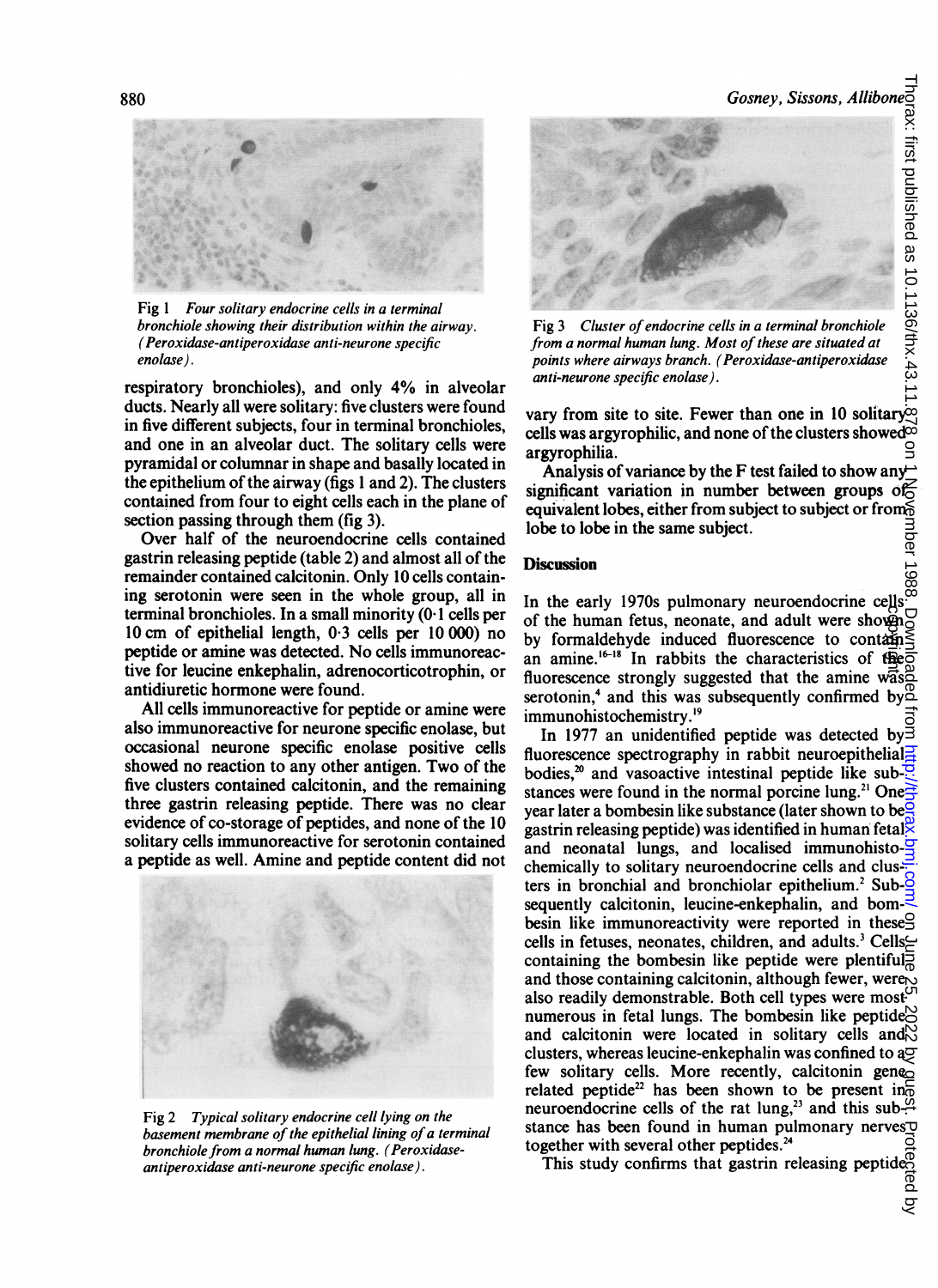### Neuroendocrine cell populations in normal human lungs: a quantitative study

and calcitonin containing endocrine cells are present in adult human lungs, and shows that they comprise the great majority of the overall population as identified by neurone specific enolase immunoreactivity. This reaction, however, must be interpreted with caution. Neurone specific enolase is an established marker,<sup>10</sup> but it does not necessarily reveal all pulmonary endocrine cells; and, on the other hand, no peptide was found in some neurone specific enolase positive cells, although a few contained serotonin. Possibly these latter elements contain a peptide we have not sought, or have failed to detect. Interestingly, leucine-enkephalin has been reported in the human lung,<sup>3</sup> but we have failed to find it in several species. Alternatively, these cells may be depleted of their peptide content, or may be immature and "uncommitted." In neither case would immunoreactivity to neurone specific enolase be affected, as it is situated in the cytoplasm, independent of the neurosecretory granules.<sup>10</sup> A further possibility is that leucine-enkephalin is present in the pulmonary endocrine cells only in younger individuals, and disappears with increasing age.

We have previously found that argyrophilia is an inconstant feature of pulmonary neuroendocrine cells,925 and most of those identified in the present study did not stain by the Grimelius technique. The basis of the argyrophil reaction is uncertain: $26$  it does not appear to depend on peptide content, and is probably related to a component of the matrix of dense core granules. In our opinion, studies based on the argyrophil reaction should be viewed with caution, although Tateishi, $^{27}$  using the Bodian method, reported a distribution of neuroendocrine cells in broad agreement with ours.

Neither adrenocorticotrophin nor antidiuretic hormone could be detected. Neither substance is indigenous to the normal lung, and this study provides further evidence that they do not occur in neuroendocrine cells unless disease is present. Secretion of gastrin releasing peptide and calcitonin by bronchial neuroendocrine neoplasms clearly cannot be considered "ectopic," although it may be thought "inappropriate" and is clearly abnormal. The same may be said of the secretion of calcitonin by diseased lungs that are the seat of inflammatory disease.<sup>29</sup> Secretion of substances such as adrenocorticotrophin and antidiuretic hormone, however, that are not detectable in either neuroendocrine cells or nerves of normal lungs is clearly both inappropriate and truly ectopic. Its mechanism remains uncertain.<sup>30</sup>

This study shows that in non-diseased lungs from human adults pulmonary neuroendocrine cells are readily and consistently demonstrable. Nearly all contain either gastrin releasing peptide or calcitonin. Although their function remains uncertain, it is

difficult to imagine that such a uniform and consistent population is redundant.

We would like to thank Mrs Angela Platt-Higgins for her invaluable technical assistance, Mr A Williams for taking the photographs and Miss C Youd for processing the manuscript. The work was supported by a grant from the Mersey Regional Health Authority.

#### References

- <sup>1</sup> Becker KL, Monaghan KG, Silva OL. Immunocytochemical localization of calcitonin in Kulchitsky cells of human lung. Arch Pathol Lab Med 1980;104:196-8.
- 2 Wharton J, Polak JM, Bloom SR, et al. Bombesin-like immunoreactivity in the lung. Nature 1978;273:769-70.
- <sup>3</sup> Cutz E, Chan W, Track NS. Bombesin, calcitonin and leu-enkephalin immunoreactivity in endocrine cells of human lung. Experientia 1981;37:765-7.
- 4 Lauweryns JM, Cokelaere M, Theunynck P. Serotoninproducing neuroepithelial bodies in rabbit respiratory mucosa. Science 1973;180:410-3.
- 5 Hage E. Light and electron microscopic characteristics of the various lung endocrine cell types. Invest Cell Pathol 1980;3:345-51.
- 6 Frohlich F. Die "Helle Zelle" der Bronchialschleimhaut und ihre Beziehungen zum Problem der Chemoreceptoren. Frankfurter Z Pathol 1949;60:517-59.
- 7 Lauweryns JM, Peuskens J. Neuro-epithelial bodies (neuroreceptor or secretory organ ?) in human infant bronchial and bronchiolar epithelium. Anat Rec 1972; 172:471-81.
- 8 Becker KL, Gazdar AF, eds. The endocrine lung in health and disease. Philadelphia: Saunders, 1984.
- 9 Gosney JR, Sissons MCJ, O'Malley AJ. Quantitative study of endocrine cells immunoreactive for calcitonin in the normal adult human lung. Thorax 1985;40: 866-9.
- 10 Wharton J, Polak JM, Cole GA, Marangos PJ and Pearse AGE. Neuron specific enolase as an immunocytochemical marker for the diffuse neuroendocrine system in human fetal lung. J Histochem Cytochem 1981;29: 1359-64.
- <sup>11</sup> Bryant DH. The syndrome of inappropriate secretion of anti-diuretic hormone in infectious pulmonary disease. Med J Austr 1972;i:1285-8.
- 12 Tsutsumi Y, Osamura RY, Watanabe K, Yanaihara N. Immunohistochemical studies on gastrin-releasing peptide and adrenocorticotropic hormone-containing cells in the human lung. Lab Invest 1983;48:623-32.
- <sup>13</sup> Abe K, Kameya T, Yamaguchi K, et al. Hormoneproducing lung cancers. In: Becker KL, Gazdar AF, eds. The endocrine lung in health and disease. Philadelphia: Saunders, 1984:549-95.
- 14 Sternberger LA. Immunocytochemistry. New York: John Wiley, 1979:104-69.
- 15 Grimelius L. The argyrophil reaction in islet cells of adult human pancreas studied with a new silver nitrate procedure. Acta Soc Med Upsal 1968;73:271-94.